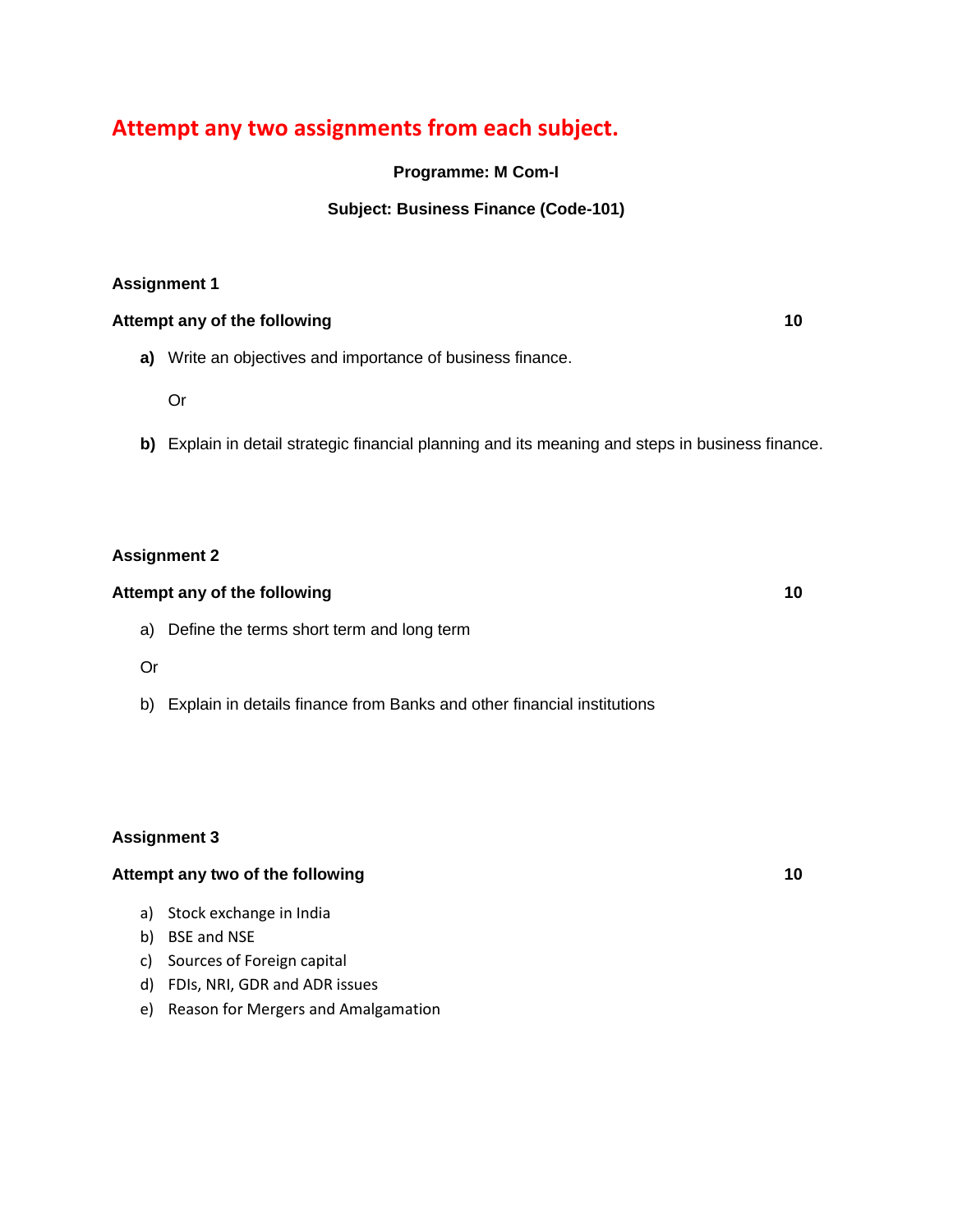## **Subject: Management Concepts and Organisational Behaviour (Code-102)**

#### **Assignment 1**

## **Attempt any of the following 10**

a) Explain relationship between management and organizational behavior

Or

b) Explain Managerial functions in organization.

#### **Assignment 2**

#### Attempt any of the following **10**

- a) Explain in detail process of motivation OR
- b) Define group, group process and types of group in detail

## **Assignment 3**

## Attempt any two of the following 10

- a) Organization conflict
- b) Communication process
- c) Barriers to effective communication
- d) Organisational Development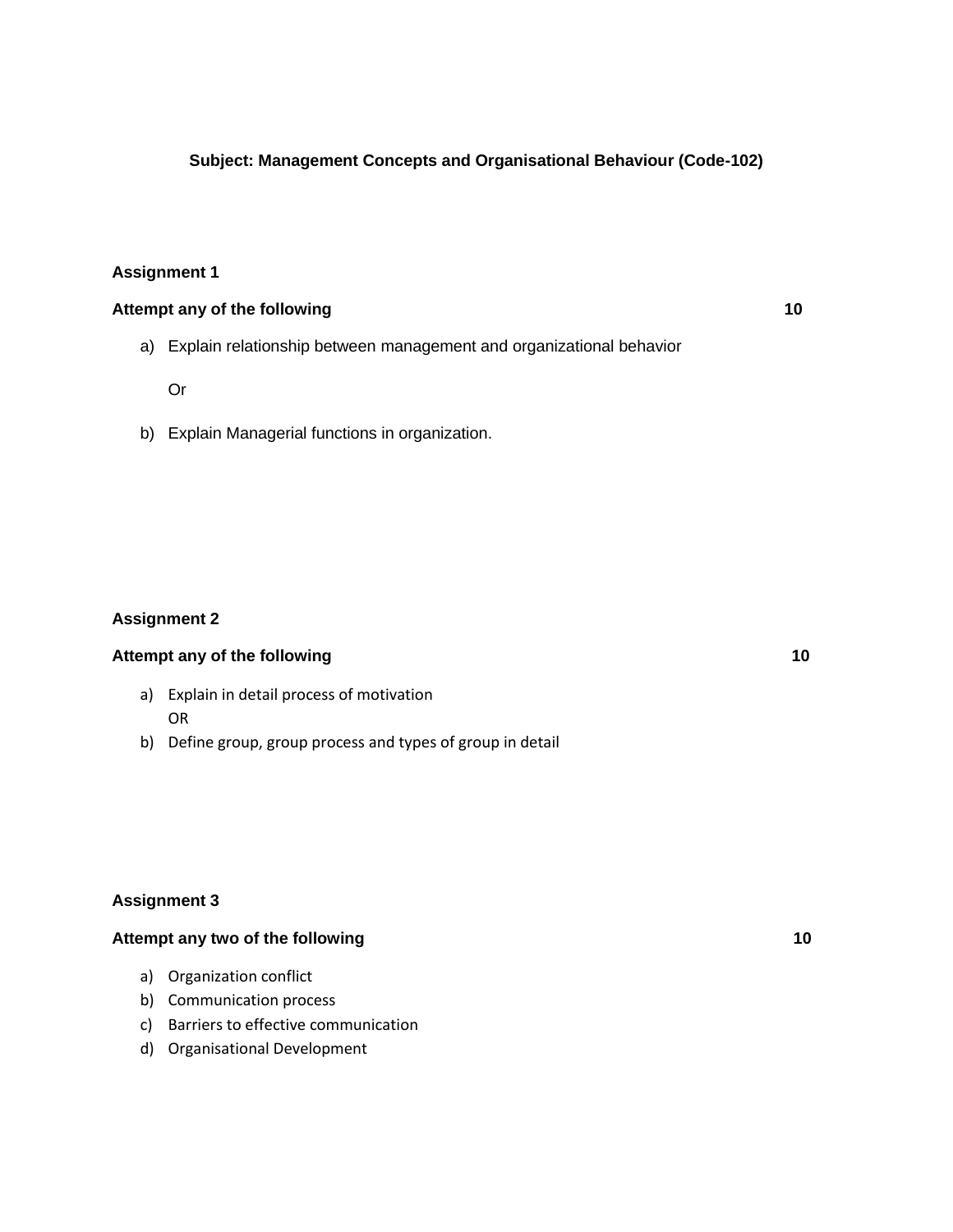## **Subject: Advanced Accounting I (Code-A-103)**

## **Assignment 1**

#### **Attempt any of the following 10**

a) Write a concept of accounting theory and its classification in detail.

- Or
- b) Write issues and problems with reference to published financial statements of companies.

#### **Assignment 2**

## **Attempt the following: 10**

The balance sheet of Modern India Ltd. as on 31<sup>st</sup> December 2010 stood as follows:

#### **Balance sheet**

| Liabilities                     | Rs.       | <b>Asset</b>         | Rs.       |
|---------------------------------|-----------|----------------------|-----------|
| Share capital 2000 8%           | 2,00,000  | <b>Sundry Assets</b> | 9,00,000  |
| Redeemable preference shares of |           |                      |           |
| Rs.100 each                     |           |                      |           |
| 50,000 Equity Shares of Rs.10   | 5,00,000  | Cash at Bank         | 1,70,000  |
| each                            |           |                      |           |
| <b>General Reserve</b>          | 70,000    |                      |           |
| P& L A/C                        | 50,000    |                      |           |
| Sundry creditors                | 2,50,000  |                      |           |
|                                 | 10,70,000 |                      | 10,70,000 |

The redeemable preference shares were redeemed on  $1<sup>st</sup>$  June 2011 premium of 5% Not having sufficient profits available to redeem the whole issue the company issued 1000 7% Non-redeemable preference shares of Rs.100 each payable as to Rs.20 on application and the balance on allotment. These shares were duly taken up.

On 1<sup>st</sup> April, 2011 the company decided to utilize the capital redemption reserve to make an issue of Rs.10 equity Bonus Shares to the old equity shareholders.

Pass the necessary journal entries and Balance Sheet of the company there after.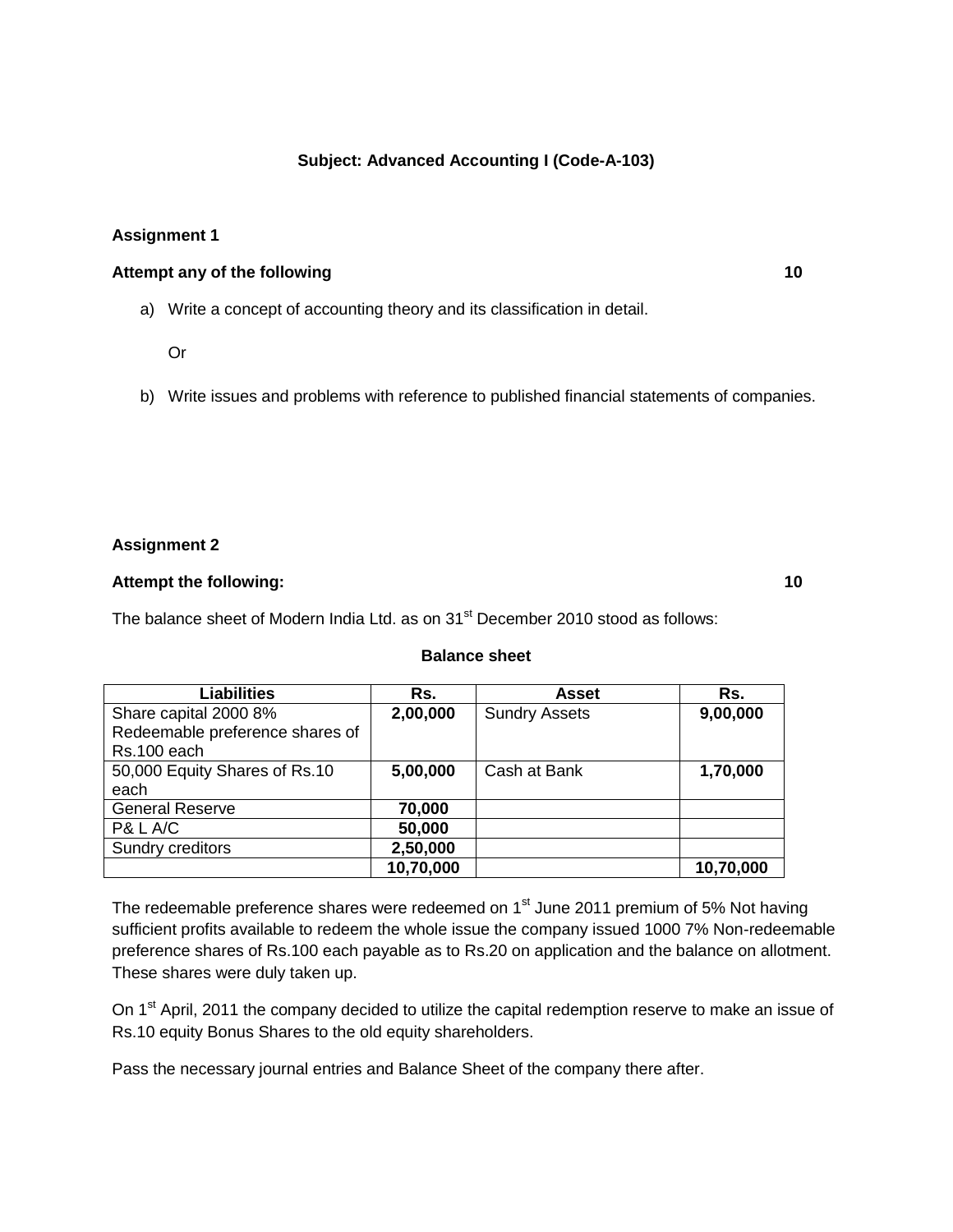## **Assignment 2**

## **Attempt the following: 10**

The konkan Mine Company obtained a mine on lease on 1<sup>st</sup> January 2008 on the following terms from Mr. Gopal.

- a) Royalty was payable at Rs. 1.50 per ton.
- b) Minimum Rent was fixed at Rs. 32,000 p.a.
- c) Each year Excess of minimum rent over the actual royalties can be recovered during the subsequent two years.
- d) Due to strike or accident, minimum rent is to be reduced by 25% for that year.

Production was as follows:

| Year | Production                   |  |
|------|------------------------------|--|
| 2008 | 12.000                       |  |
| 2009 | 16.000                       |  |
| 2010 | 28,000                       |  |
| 2011 | 20,000 (Strike for 3 months) |  |

You are required to show:

a) Royalty table b) Royalty account c) Shrotworkings account

#### **Assignment 3**

#### **Attempt the following: 10**

On 1<sup>st</sup> March, 1979 twelve tones of a material was in stores which was valued @ Rs.140 per ton. On 3<sup>rd</sup> March, 1979 fifteen tons of more material was received @Rs.150 per ton. On 5<sup>th</sup> March,1979 twenty tones of the material was issued.

Calculate the price of the issue, if the issue of material is priced according to:

- i) First In First Out method
- ii) Last in First Out method
- iii) Simple Average method
- iv) Weighted Average method

**Or**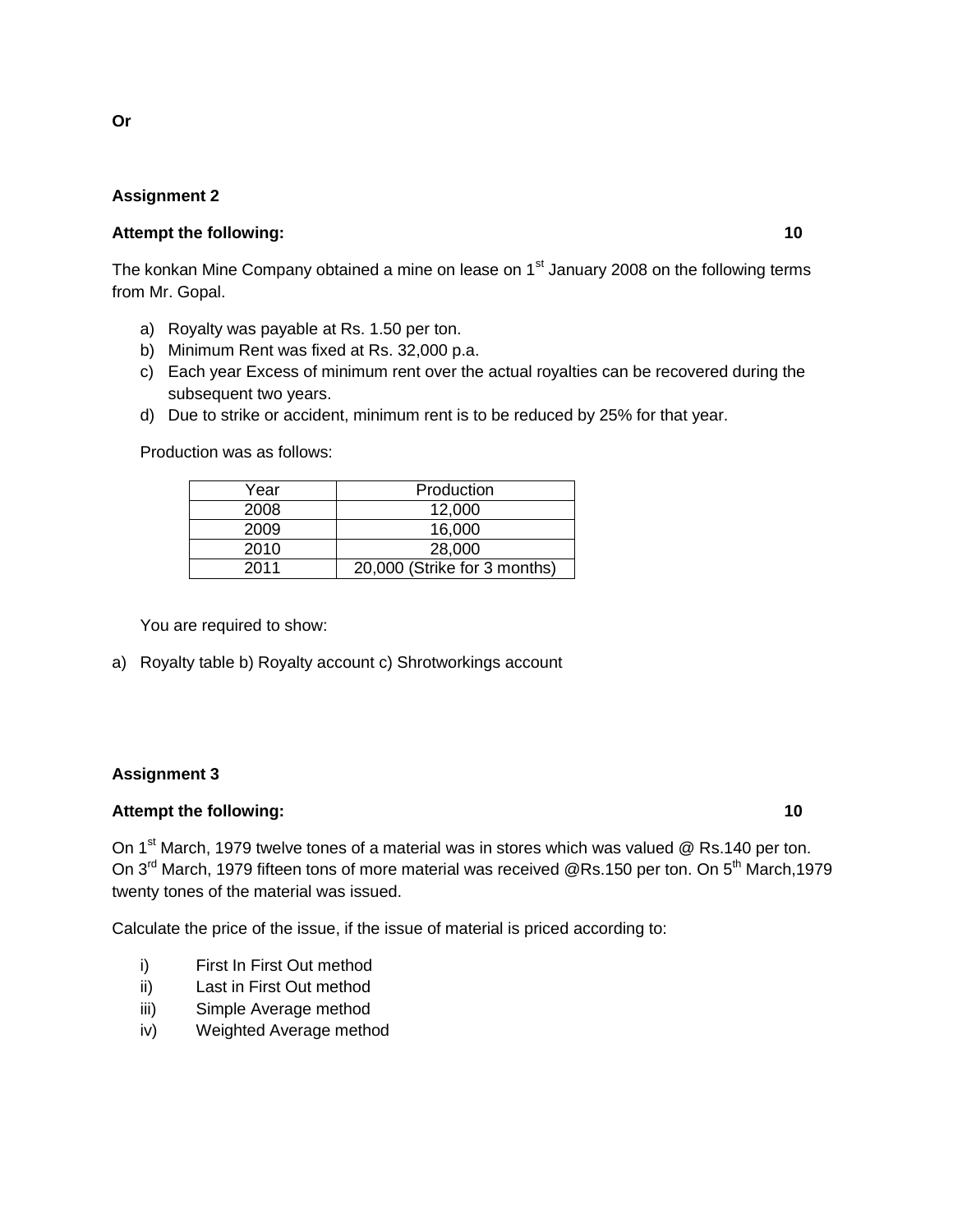# Or

## **Assignment 3**

## **Attempt the following: 10**

- a) What do you mean by accounting principles?
- b) Briefly explain the accounting concepts.

## **Subject: Advanced Accounting II (Code-A-104)**

## **Assignment 1 10**

Distinguish between Capital and revenue income and expenditure.

#### **Assignment 2**

Define any two of the following:

- a. Agricultural Income
- b. Income from the house property
- c. Resident in india

## **Assignment 3**

What is the income forming part of total income but not taxable while computing of total income form business and profession?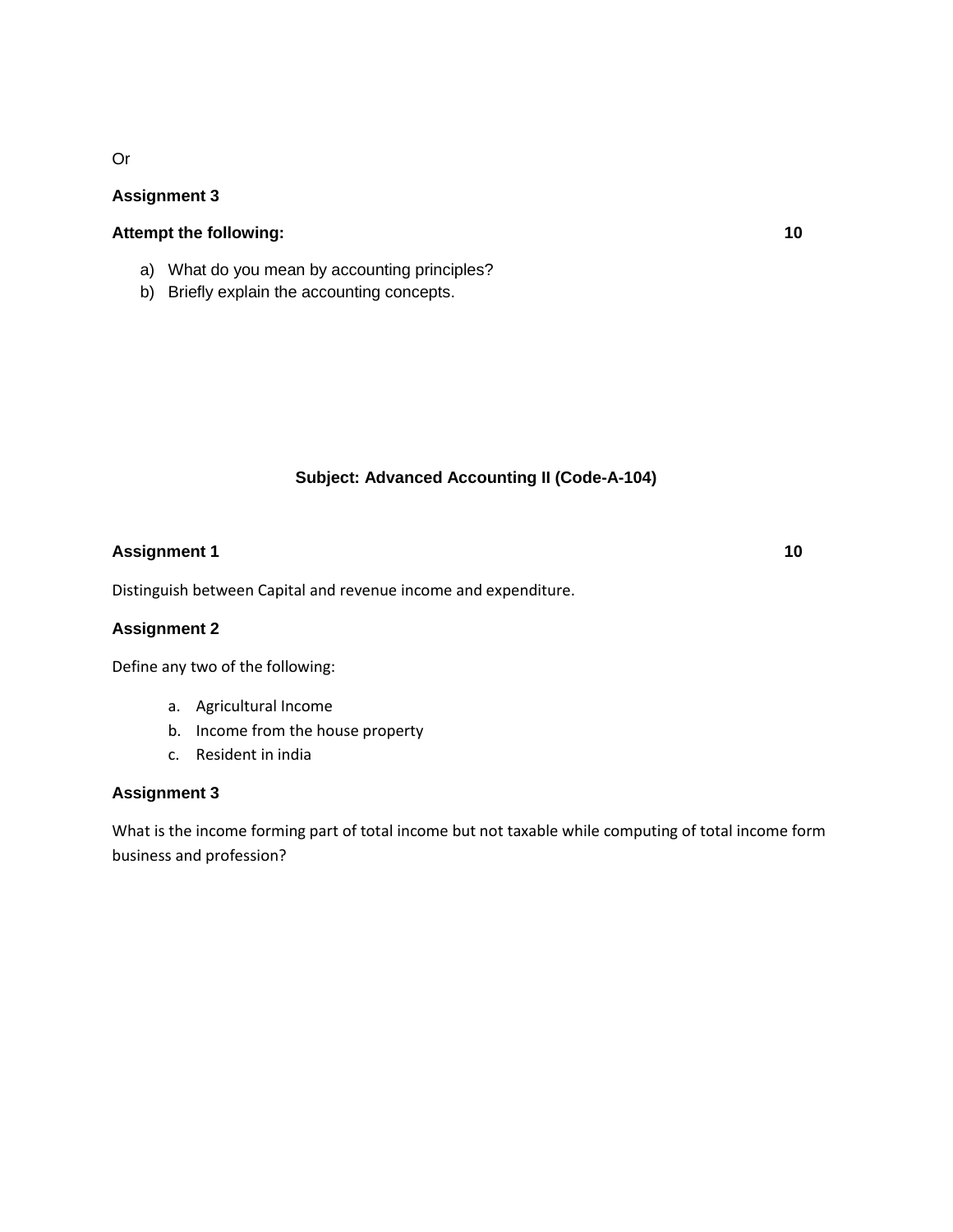## **Subject: Marketing I (Code-B-105)**

#### **Assignment 1**

## **Attempt any two of the following 10**

Explain the techniques for testing advertising effectiveness ?

Q2. "Advertising is a tool of Marketing" Explain?

Q3. Describe the following (any two)

- a. Advertising on internet
- b. Non-Media Advertising
- c. Client relationship

#### **Marketing-II (106)**

#### **Attempt any two of the following**

- Q1. Explain the nature and scope of marketing research.,
- Q2. Describe the implication of marketing on marketing mix .
- Q3. Write down the limitation of marketing research?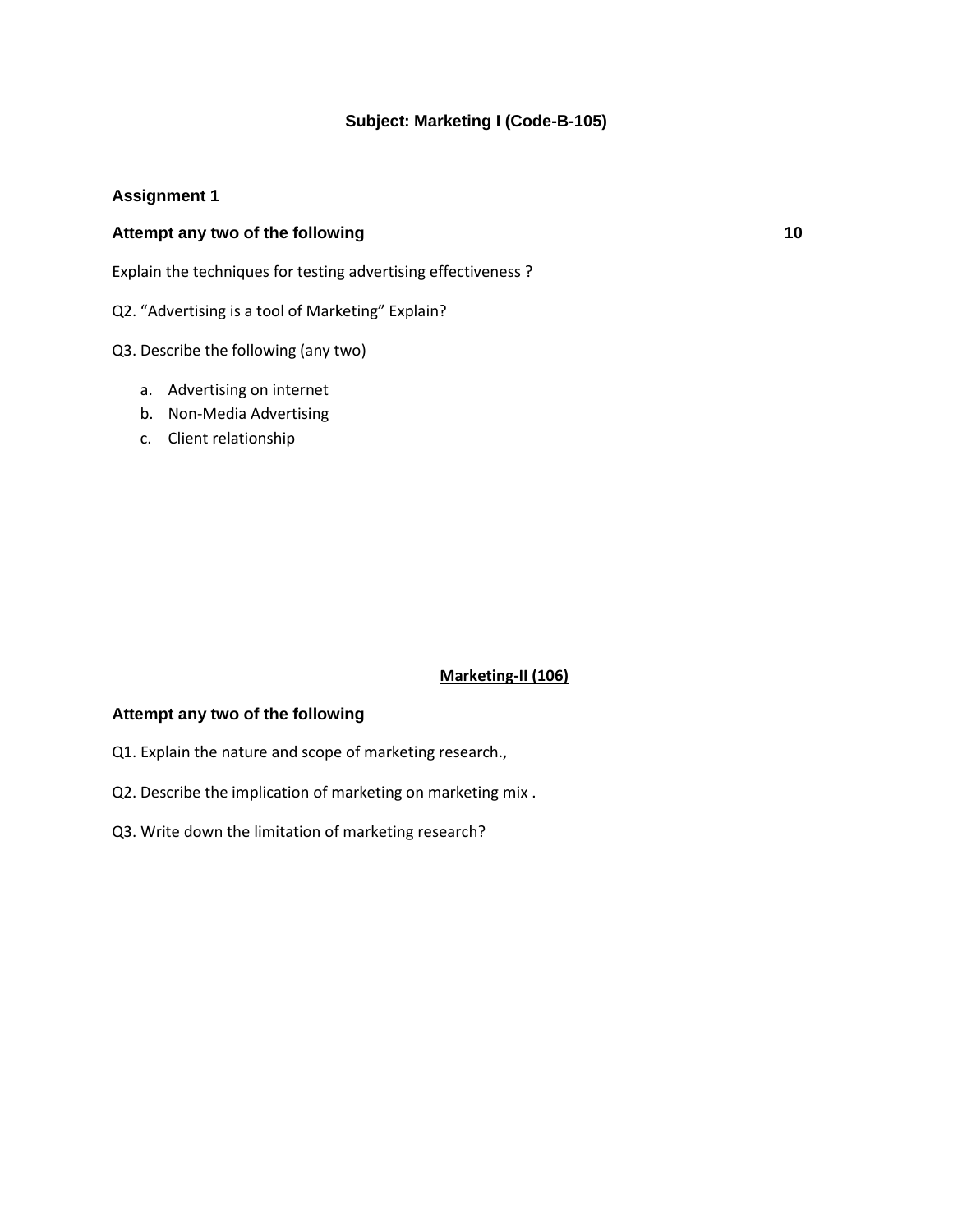## **Subject: Advanced Cost Accounting I (Code-B-107)**

Q.1State the various elements of cost and discuss each of them in detail.

Q.2 What are the various methods of time booking? State the advantages and disadvantages of each method.

Q.3 Define overheads; Explain various classification of overheads.

# **Subject: Advanced Cost Accounting II (Code-B-108)**

Q.1 What do you mean by Budgetary Control? Explain the objectives of Budgetary Control with its examples in detail.

Q.2 What is standard costing? Differentiate between standard costing and historical costing.

Q.3 Define JIT inventory system philosophy and identify the steps required to achieve the objectives of JIT inventory system.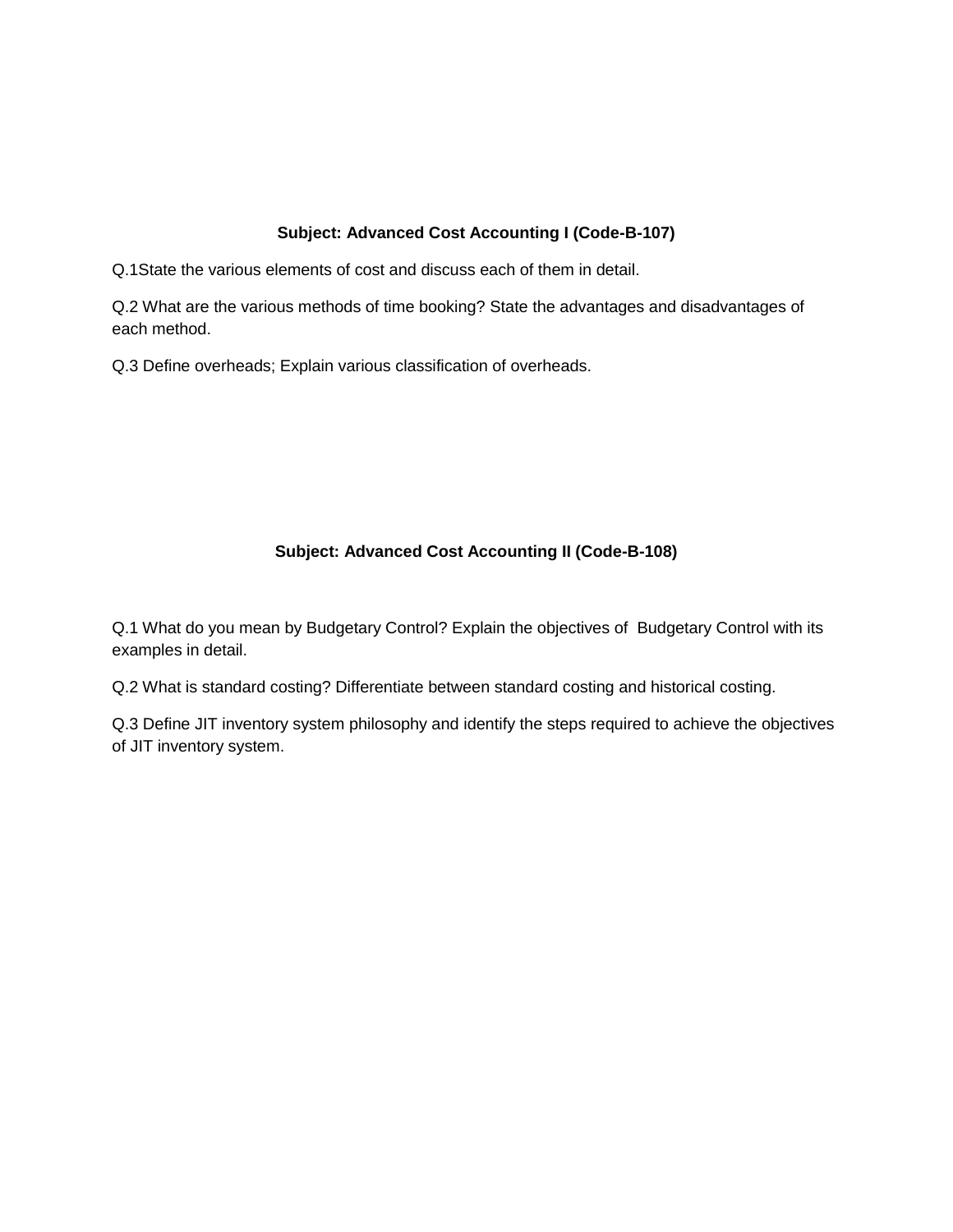# **Subject: Business Administration I (Code-B-109)**

## **Assignment 1**

State the meaning and functions of production and operations management.

OR

Describe plan layout in terms of its objectives, types and principles in detail.

# **Assignment 2**

Distinguish between modular designing and reverse engineering in the context of product development.

OR

Analyse the effects of liberalization and globalization on operations management.

# **Assignment 3**

Define evolution of Marketing with its basic concepts and different types.

OR

What are the characteristics of Marketing research and any five objectives of market research.